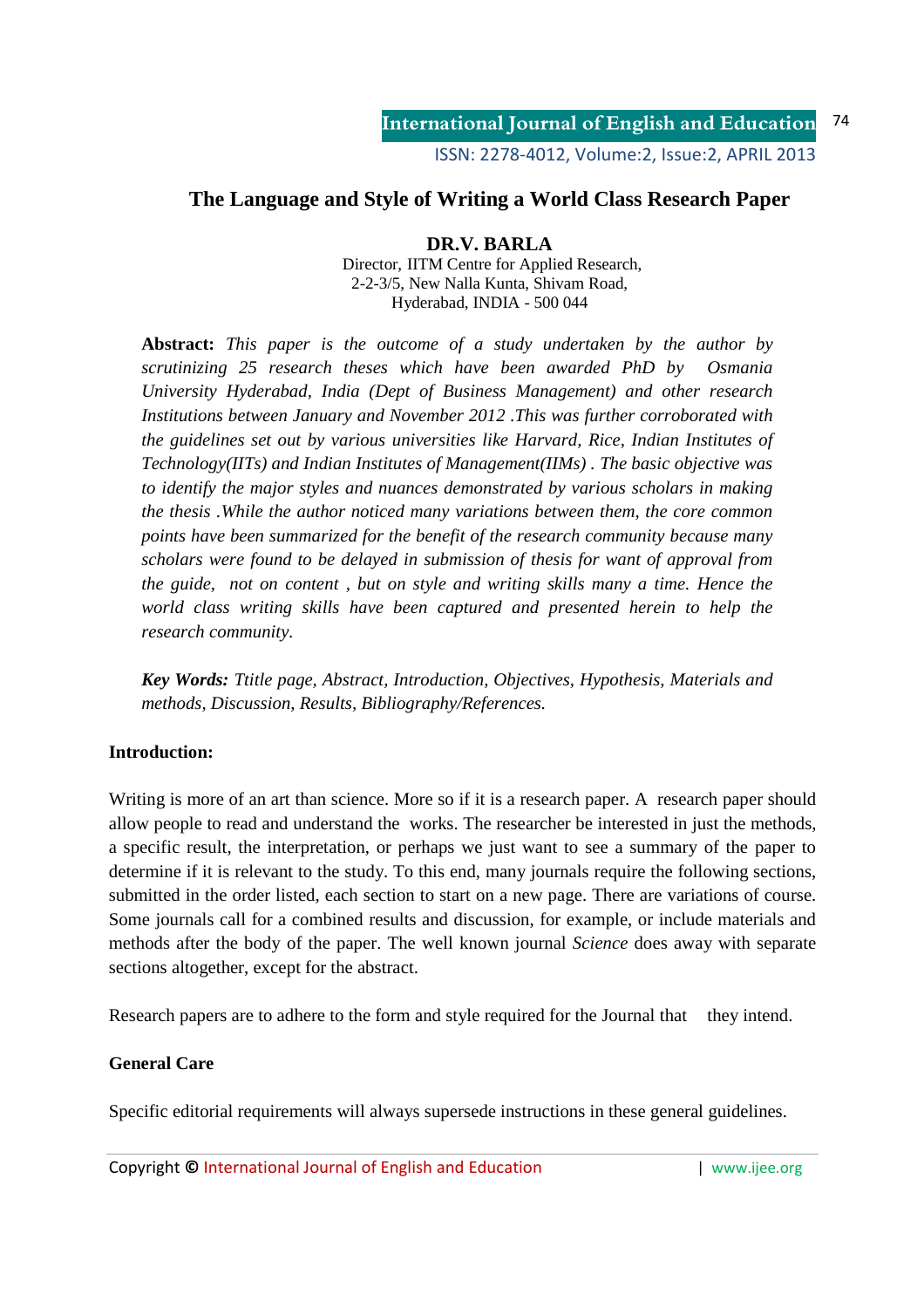#### **International Journal of English and Education** 75

#### ISSN: 2278-4012, Volume:2, Issue:2, APRIL 2013

To make a paper readable, one can;

- Print or type using a 12 point standard font, such as Times, Geneva, Bookman, etc.
- Text should be double spaced on 8 1/2" x 11" paper with 1 inch margins, single sided
- Number pages consecutively
- Start each new section on a new page
- Adhere to recommended page limits

Mistakes to avoid

- Placing a heading at the bottom of a page with the following text on the next page
- Dividing a table or figure confine each figure/table to a single page
- Submitting a paper with pages out of order

In all sections of the paper the researcher may;

- Use normal prose including articles ("a", "the," etc.)
- Stay focused on the research topic of the paper
- Use paragraphs to separate each important point (except for the abstract)
- Indent the first line of each paragraph
- Present your points in logical order
- Use present tense to report well accepted facts for example, 'the grass is green'
- Use past tense to describe specific results for example, 'When weed killer was applied, the grass was brown'
- Avoid informal wording, don't address the reader directly, and do not use jargon, slang terms, or superlatives
- Avoid use of superfluous pictures include only those figures necessary to presenting results

#### **Title Page Writing**

Select an informative title which is as brief as possible but explains the central idea of the research. In the title page, include the name(s) and address(es) of all authors, and date submitted with name of the university and month of submission along with the details of the research guide.

#### **Abstract Writing**

The summary should be two hundred words or less. An abstract is a concise single paragraph summary of completed work or work in progress. In a minute or less a reader can learn the rationale behind the study, general approach to the problem, pertinent results, and important conclusions or new questions.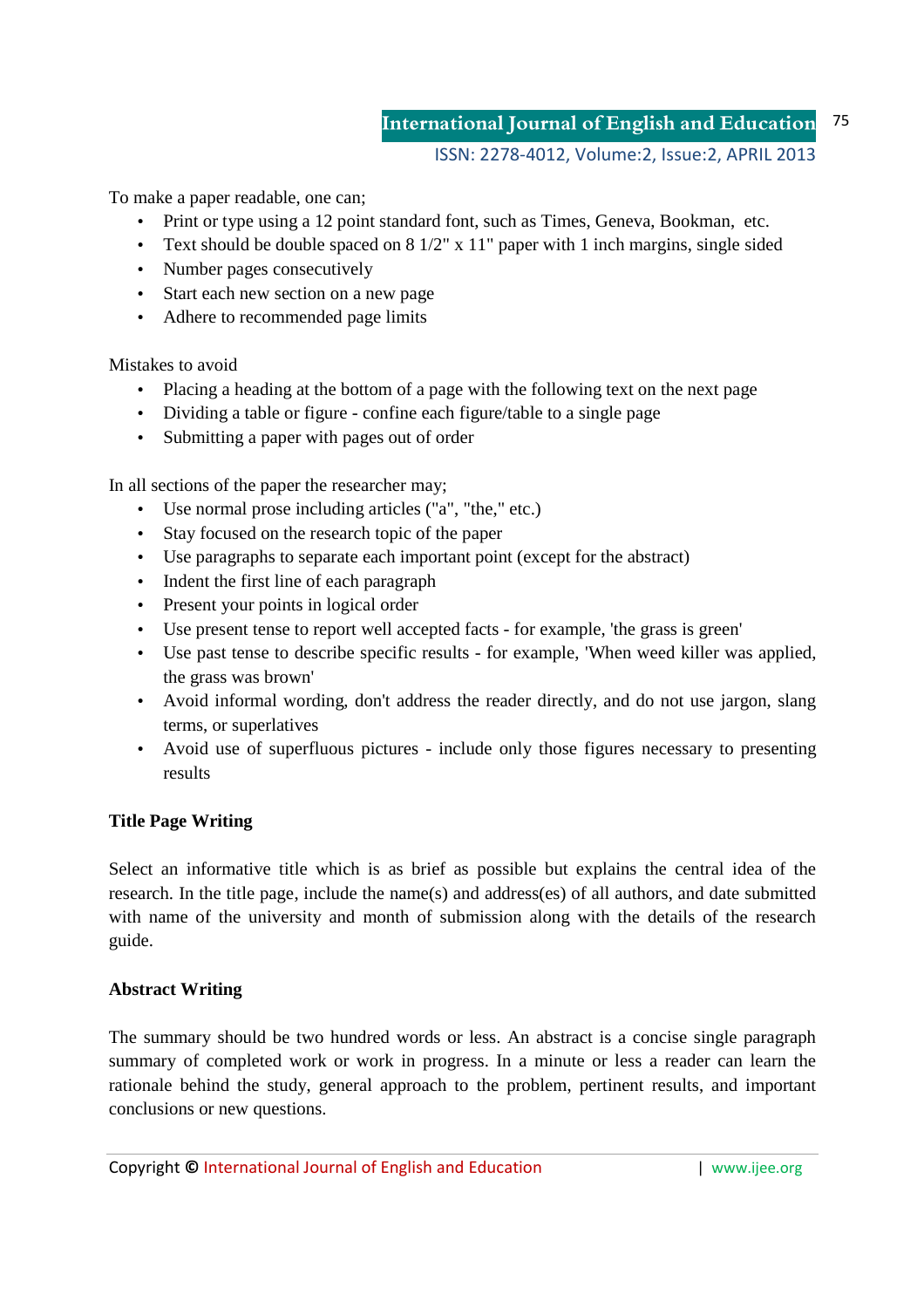**International Journal of English and Education** ISSN: 2278-4012, Volume:2, Issue:2, APRIL 2013 76

The summary is written after the rest of the paper is completed. Economy of words is important throughout any paper, but especially in an abstract. However, use complete sentences and do not sacrifice readability for brevity. one can keep it concise by wording sentences so that they serve more than one purpose. For example, "In order to learn the role of protein synthesis in early development of the sea urchin, newly fertilized embryos were pulse-labeled with tritiated leucine, to provide a time course of changes in synthetic rate, as measured by total counts per minute (cpm)." This sentence provides the overall question, methods, and type of analysis, all in one sentence. The writer can now go directly to summarizing the results. The abstract is the only text in a research paper to be written without using paragraphs in order to separate major points The abstract generally summarizes the study, including the following elements in any abstract. It helps to keep the first two items to no more than one sentence each.

- Purpose of the study hypothesis, overall question, objective
- Model organism or system and brief description of the experiment
- Results, including specific data if the results are quantitative in nature, report quantitative data; results of any statistical analysis shoud be reported
- Important conclusions or questions that follow from the experiment(s)

## Style:

- Single paragraph, and concise
- As a summary of work done, it is always written in past tense
- An abstract should stand on its own, and not refer to any other part of the paper such as a figure or table
- Focus on summarizing results limit background information to a sentence or two, if absolutely necessary
- Abstract must be consistent with what you reported in the paper
- Correct spelling, clarity of sentences and phrases, and proper reporting of quantities (proper units, significant figures) are important in an abstract as they are elsewhere.

# **Objectives:**

The research objectives shall reflect the achievements slated for a project. While it may be true that the final results can never be pre-made in a research, what the study aims at must be clearly embedded into the objectives in a good research model. Objectives are the starting point.

# **Hypothesis:**

Hypothesis is what the study intends to test in order to achieve the stated objectives. It is a proposal to be tested with data from a lab or interview. Generally each objective must have a hypothesis .It involves a null hypothesis and alternative hypothesis.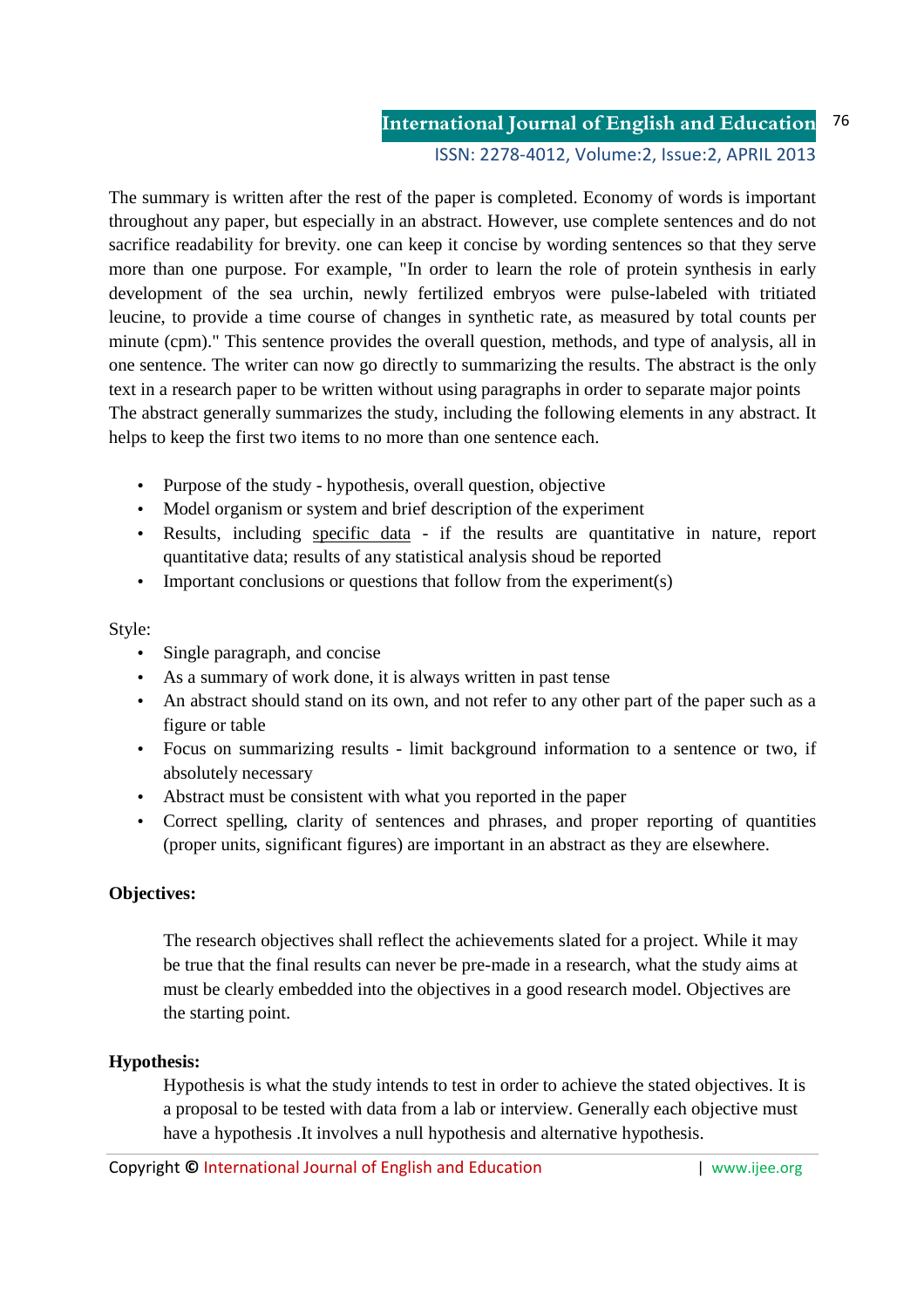## **Writing the Introduction**

Research introductions need not exceed two pages (double spaced, typed). The purpose of an introduction is to acquaint the reader with the rationale behind the work, with the intention of defending it. It places the research work in a theoretical context, and enables the reader to understand and appreciate the objectives.

Writing approaches vary widely, however for the best studies the following approach can produce an effective introduction. The introduction should;

- Describe the importance (significance) of the study reason as to why was this worth doing in the first place & Provide a broad context.
- Defend the model why use this particular organism or system or the method? Its advantages? & the author may comment on its suitability from a theoretical point of view as well as indicate practical reasons for using it.
- Provide a rationale. State the specific hypothesis (es) or objective(s), and describe the reasoning that led you to select them.
- Very briefly describe the experimental design and how it accomplished the stated objectives.

Style: The author can;

- Use past tense except when referring to established facts. After all, the paper will be submitted after all of the work is completed.
- Organize the ideas, making one major point with each paragraph. If the introduction makes the four points listed above, it will need a minimum of four paragraphs.
- Present background information only as needed in order support a position. The reader does not want to read everything you know about a subject.
- State the hypothesis/objective precisely do not oversimplify.
- pay attention to spelling, clarity and appropriateness of sentences and phrases.

## **Materials and Methods**

There is no specific page limit, but a key concept is to keep this section as concise as it may be possibly can. People want to read this material selectively. The reader may only be interested in one formula or part of a procedure. Materials and methods may be reported under separate subheadings within this section or can be incorporated together.

This should be the easiest section to write, but many students misunderstand the purpose. The objective is to document all specialized materials and general procedures, so that another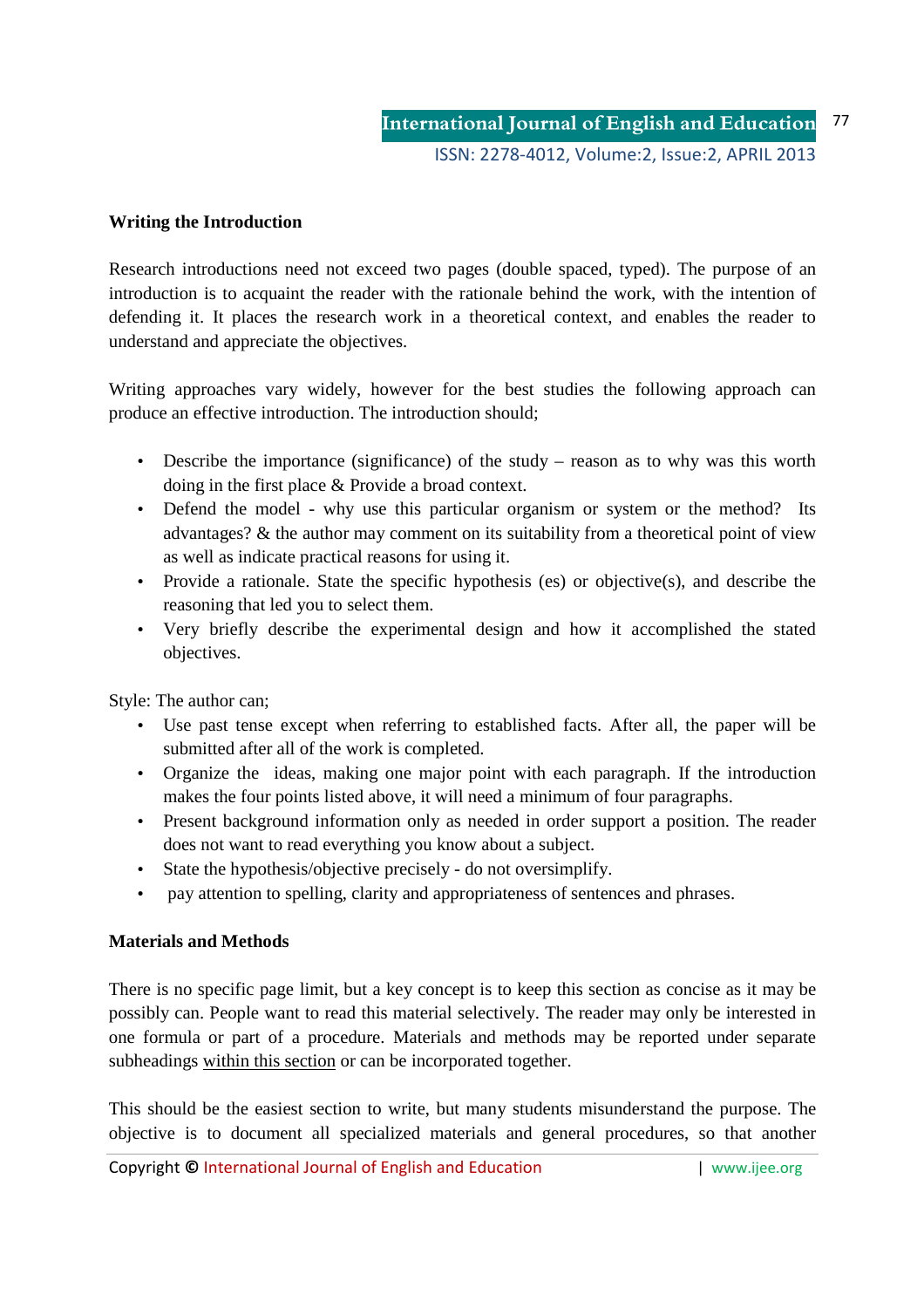individual may use some or all of the methods in another study or judge the scientific merit of the work. It is not to be a step by step description of everything of the study, nor is a methods section a set of instructions. In particular, it is not supposed to tell a story.

Materials must:

- Describe materials separately only if the study is so complicated that it saves space this way.
- Include specialized chemicals, biological materials, and any equipment or supplies that are not commonly found in laboratories.
- Do not include commonly found supplies such as test tubes, pipet tips, beakers, etc., or standard lab equipment such as centrifuges, spectrophotometers, pipettors, etc.
- If use of a specific type of equipment, a specific enzyme, or a culture from a particular supplier is critical to the success of the experiment, then it and the source should be singled out, otherwise no.
- Materials may be reported in a separate paragraph or else they may be identified along with your procedures.
- In biosciences we frequently work with solutions refer to them by name and describe completely, including concentrations of all reagents, and pH of aqueous solutions, solvent if non-aqueous.

Methods must:

- Report the methodology (not details of each procedure that employed the same methodology)
- Describe the mehodology completely, including such specifics as temperatures, incubation times, etc.
- To be concise, present methods under headings devoted to specific procedures or groups of procedures
- Generalize report how procedures were done, not how they were specifically performed on a particular day. For example, report "samples were diluted to a final concentration of 2 mg/ml protein;" don't report that "135 microliters of sample one was diluted with 330 microliters of buffer to make the protein concentration 2 mg/ml." Always think about what would be relevant to an investigator at another institution, working on his/her own project.
- If well documented procedures were used, report the procedure by name, perhaps with reference, and that's all. For example, the Bradford assay is well known. Methods need not report the procedure in full - just that you used a Bradford assay to estimate protein concentration, and identify what you used as a standard. The same is true for the other technical laboratory techniques or methods, and many other well known procedures in biology and biochemistry or literature .

Style: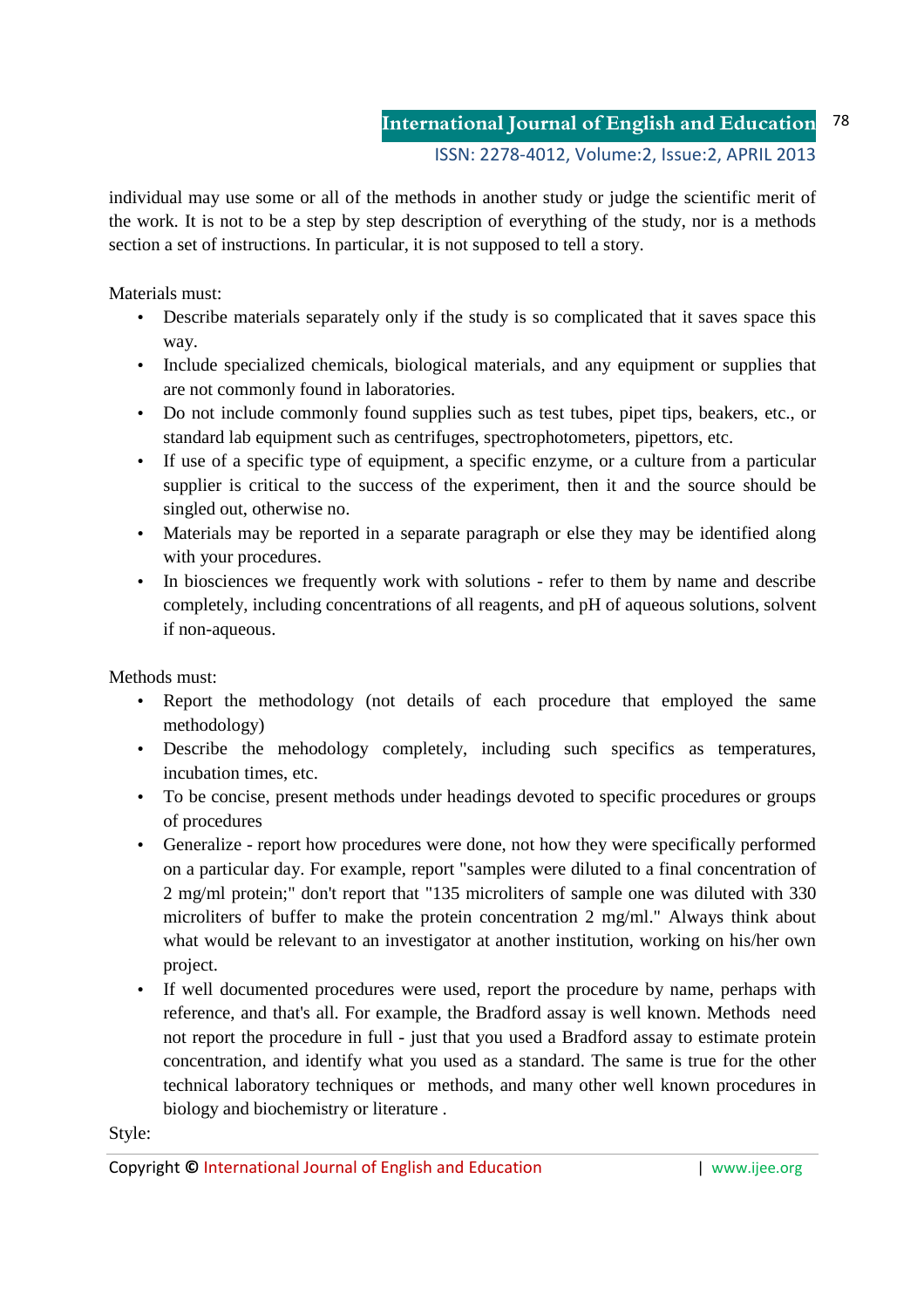- It is awkward or impossible to use active voice when documenting methods without using first person, which would focus the reader's attention on the investigator rather than the work. Therefore when writing up the methods most authors use third person passive voice.
- Style must demonstrate normal prose in this and in every other section of the paper avoid informal lists, and use complete sentences.

What to avoid:

- Materials and methods are not a set of instructions.
- Omit all explanatory information and background save it for the discussion.
- Omit information that is irrelevant to a third party, such as what color ice bucket that was used, or which individual logged in the data.

# **Writing the Results**

The page length of this section is set by the amount and types of data to be reported. Continue to be concise, using figures and tables, if appropriate, to present results most effectively. The purpose of a results section is to present and illustrate the research findings. It makes this section a completely objective report of the results, and save all interpretation for the discussion.

It is necessary to see that it clearly distinguishes material that would normally be included in a research article from any raw data or other appendix material that would not be published. In fact, such material should not be submitted at all unless requested by the instructor. Content must;

- Summarize your findings in text and illustrate them, if appropriate, with figures and tables.
- In text, describe each of your results, pointing the reader to observations that are most relevant.
- Provide a context, such as by describing the question that was addressed by making a particular observation.
- Describe results of control experiments and include observations that are not presented in a formal figure or table, if appropriate.
- Analyze your data, then prepare the analyzed (converted) data in the form of a figure (graph), table, or in text form.

What to avoid

- Do not discuss or interpret your results, report background information, or attempt to explain anything.
- Never include raw data or intermediate calculations in a research paper.
- Do not present the same data more than once.
- Text should complement any figures or tables, not repeat the same information.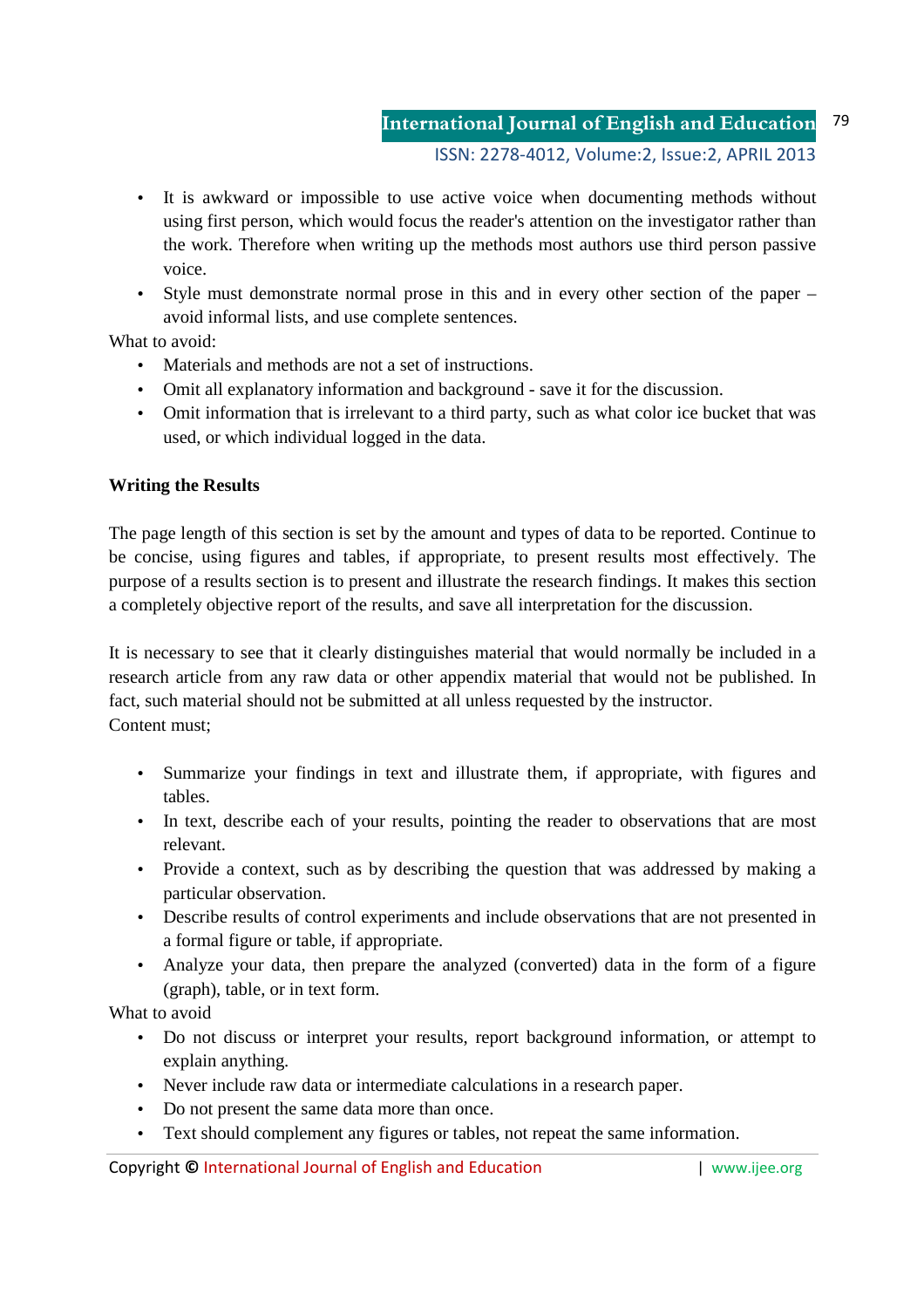• Separate figures with tables - there is a difference.

Style must:

- Use past tense when you refer to your results, and put everything in a logical order.
- In text, refer to each figure as "figure 1," "figure 2," etc. ; number your tables as well (see the reference text for details)
- Place figures and tables, properly numbered, in order at the end of the report (clearly distinguish them from any other material such as raw data, standard curves, etc.)
- If necessary it may place the figures and tables appropriately within the text of the results section.

## **Figures and tables**

- Either place figures and tables within the text of the result, or include them in the back of the report (following Literature Cited) - do one or the other
- If you place figures and tables at the end of the report, make sure they are clearly distinguished from any attached appendix materials, such as raw data
- Regardless of placement, each figure must be numbered consecutively and complete with caption (caption goes under the figure)
- Regardless of placement, each table must be titled, numbered consecutively and complete with heading (title with description goes above the table)
- Each figure and table must be sufficiently complete that it could stand on its own, separate from text

## **Discussion**

This is the section where the personal observations and gut feels, predictions based on the data observation are put in. Journal guidelines vary. Space is so valuable in the Journal that authors are asked to restrict discussions to four pages or less, double spaced, typed. That works out to one printed page. If the report observes economy of words, there should be plenty of space within which to say all that is needed to say. The objective here is to provide an interpretation of results and support for all of conclusions, using evidence from the experiment and generally accepted knowledge, if appropriate. The significance of findings should be clearly described.

Discussion must interpret the research data in the discussion *in appropriate depth*. This means that when it explains a phenomenon the discussion must describe mechanisms that may account for the observation. If results differ from expectations or hypothesis, it explains why that may have happened. If results agree, then describe the theory that the evidence supported. It is never appropriate to simply state that the data agreed with expectations, and let it drop at that. In this section it may be further observed to;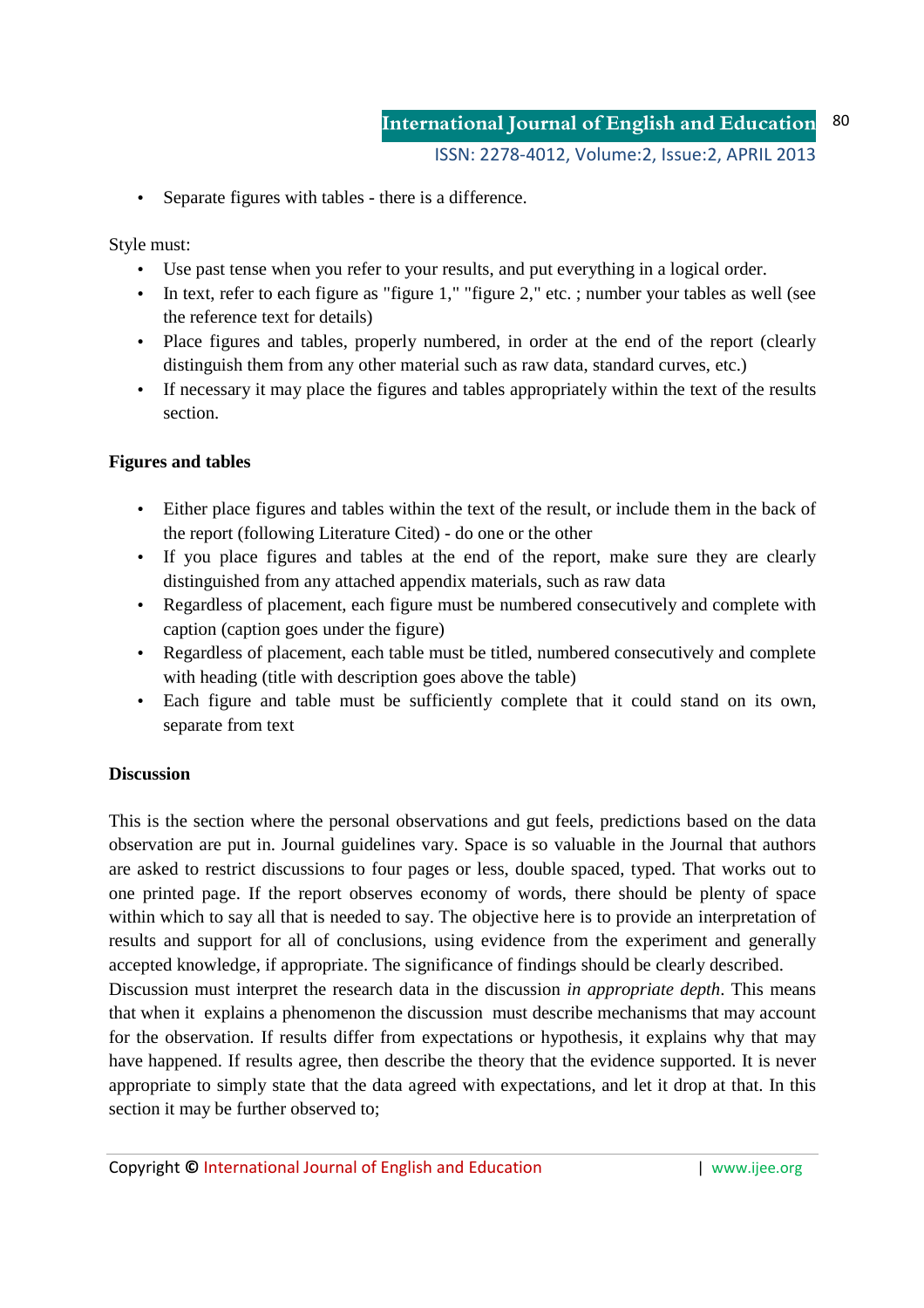#### ISSN: 2278-4012, Volume:2, Issue:2, APRIL 2013

- Decide if each hypothesis is supported, rejected, or if it cannot make a decision with confidence. Do not simply dismiss a study or part of a study as "inconclusive."
- Research papers are not accepted if the work is incomplete. Draw what conclusions the study can make , based upon the results on hand, and treat the study as a finished work
- It may suggest future directions, such as how the experiment might be modified to accomplish another objective.
- Explain all of the observations as much as possible, *focusing on mechanisms*.
- Decide if the experimental design adequately addressed the hypothesis, and whether or not it was properly controlled.
- Try to offer alternative explanations if reasonable alternatives exist.
- One experiment will not answer an overall question, so keeping the big picture in mind, where do to go next? The best studies open up new avenues of research. What questions remain?
- Recommendations for specific papers will provide additional suggestions.

Style:

- When one refers to information, distinguish data generated by your own studies from published information or from information obtained from other students (verb tense is an important tool for accomplishing that purpose).
- Refer to work done by specific individuals (including yourself) in past tense.
- Refer to generally accepted facts and principles in present tense. For example, " Anil Gupta , in a 1989 survey, *found* that anemia in basset hounds *was correlated* with advanced age. Anemia *is* a condition in which there *is* insufficient hemoglobin in the blood."

The biggest mistake that students make in discussions is to present a superficial interpretation that more or less re-states the results. It is necessary to suggest *why* results came out as they did, focusing on the mechanisms behind the observations.

## **References / Bibliography**

This section should list all literature cited in the paper, in alphabetical order, by first author. Name of the author must be with sur name first followed by the first name as in " Gupta Anil". Then the title, publisher name, year and page numbers , should be given. In a proper research paper, only primary literature is used (original research articles authored by the original investigators). The reference section must be cautious about using web sites as references anyone can put just about anything on a web site, and you have no sure way of knowing if it is truth or fiction. If one is citing an on line journal, use the journal citation (name, volume, year, page numbers).

## **And we remember**;

*"Search for the truth is the noblest occupation of man, its publication is a duty.."* 

Copyright **©** International Journal of English and Education | www.ijee.org